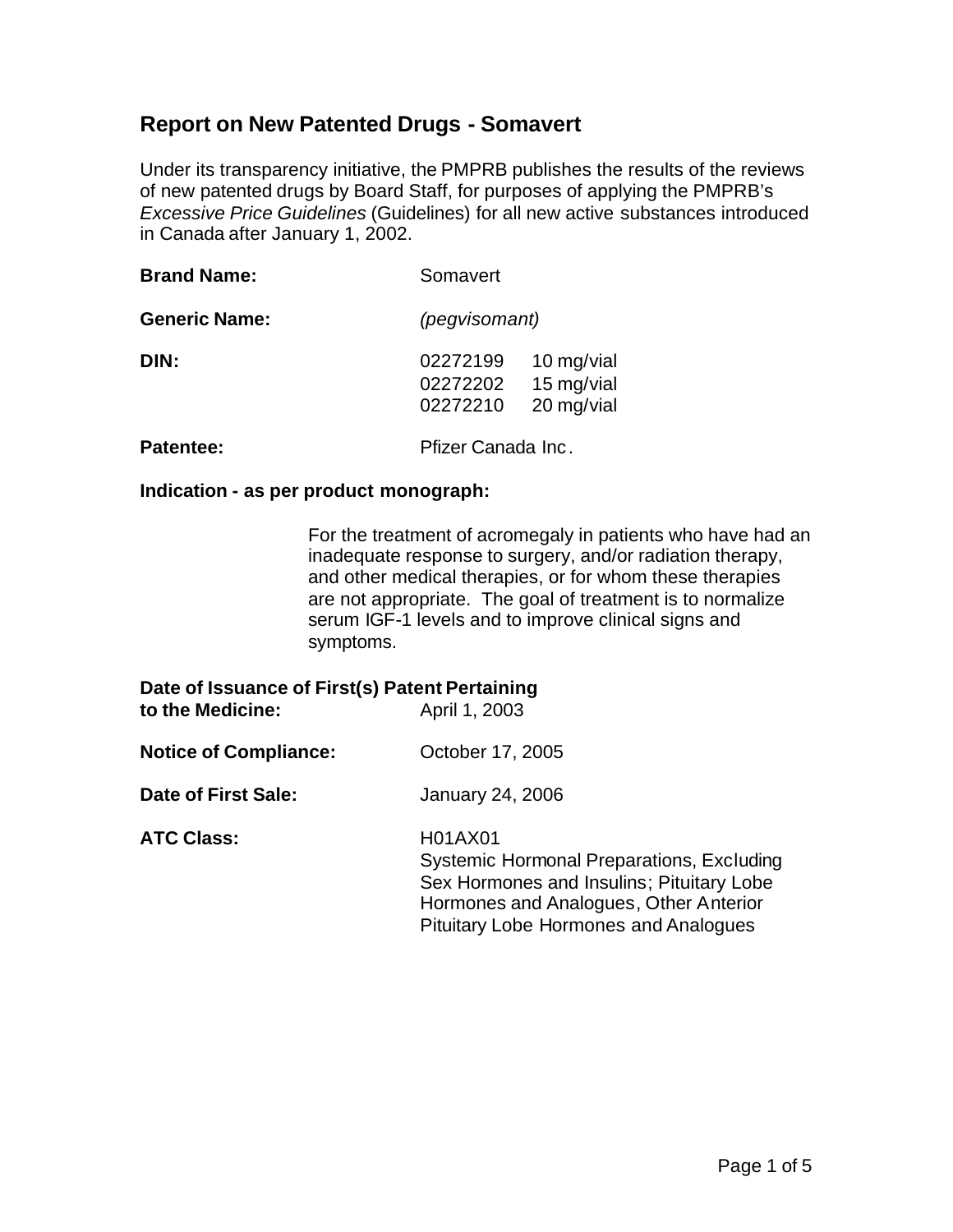# **APPLICATION OF THE GUIDELINES**

### **Summary**

The introductory prices of Somavert were found to be within the Guidelines because the prices in Canada did not exceed the median of the prices of the same drug in those comparator countries listed in the *Patented Medicines Regulations* in which Somavert was sold.

### **Scientific Review**

Somavert is a new active substance and the PMPRB's Human Drug Advisory Panel (HDAP) recommended that Somavert be classified as a category 3 new medicine (provides moderate, little or therapeutic advantage over comparable medicines).

The Therapeutic Class Comparison (TCC) test of the Guidelines provides that the price of a category 3 new drug product cannot exceed the prices of other drugs that treat the same disease or condition. Comparators are generally selected from among existing drug products in the same 4<sup>th</sup> level of the Anatomical Therapeutic Chemical (ATC) System that are clinically equivalent in addressing the approved indication. See the PMPRB's *Compendium of Guidelines, Policies and Procedures* for a more complete description of the selection of the Guidelines and the policies on TCCs.

The HDAP did not identify any comparable medicines for Somavert. It has been granted a restricted indication for patients who have failed surgery and treatment with somatostatin analogues, a population for which there is no current drug therapy. Somatostatin analogues will likely remain first-line therapy as they target growth hormone levels; Somavert has a clinical profile which is distinctly different from somatostatin analogues and therefore the HDAP did not consider Somavert to be clinically equivalent to somatostatin analogues.

### **Price Review**

Under the Guidelines, the introductory price of a new category 3 drug product will be presumed to be excessive if it exceeds the price of all of the comparable drug products in the TCC test, or if the price in Canada exceeds the range of the prices of the same medicine sold in the countries listed in the *Patented Medicines Regulations* (Regulations). The Guidelines further state that when it is inappropriate or impossible to conduct a TCC test, Board Staff will give primary weight to the median of the international prices identified in an International Price Comparison (IPC) test.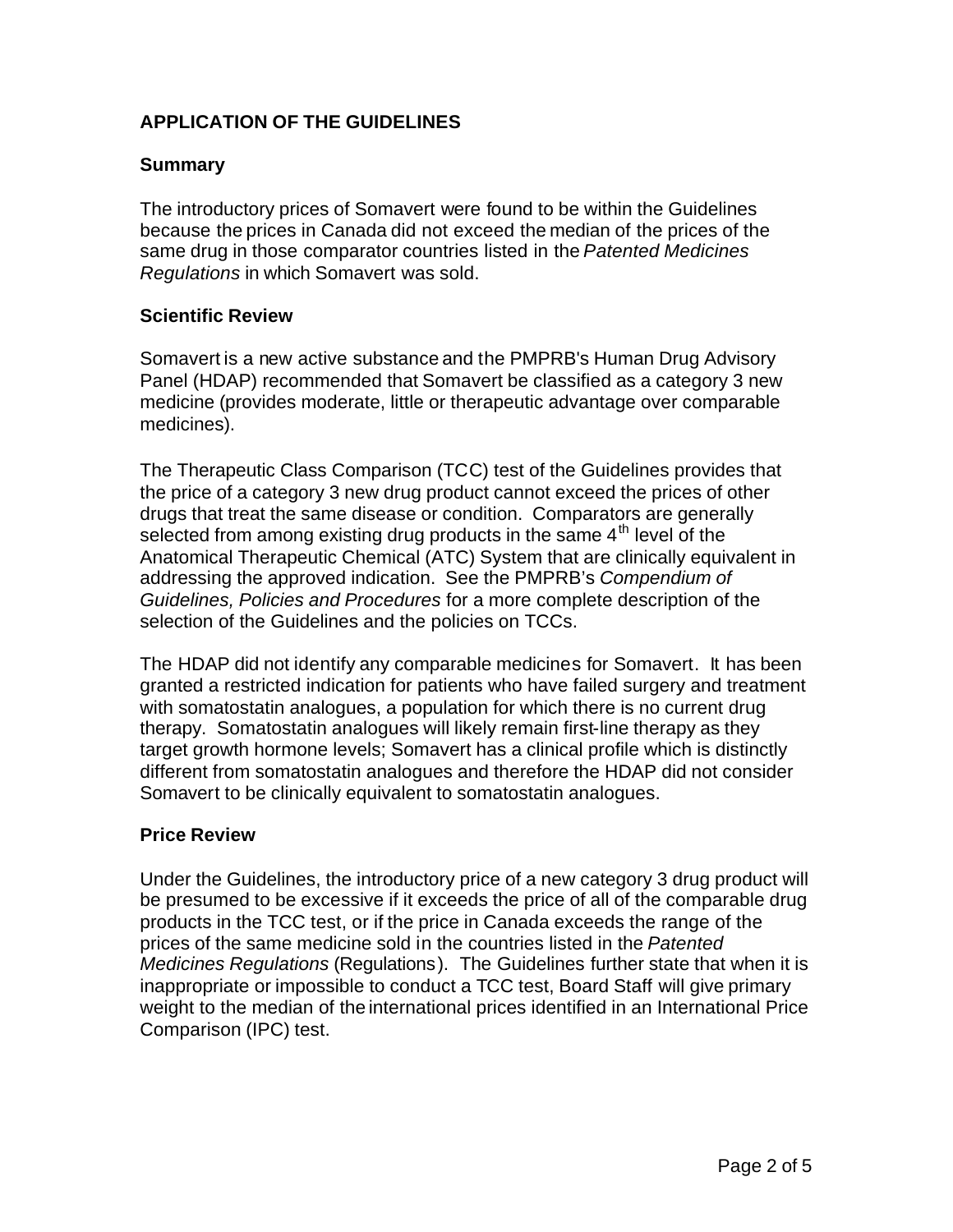As no comparators were identified for purposes of conducting a TCC test, the prices of Somavert were within the Guidelines as they did not exceed the median of the international prices identified in an IPC test.

| <b>Country</b>       | 10 mg vial | 15 mg vial | 20 mg vial |  |
|----------------------|------------|------------|------------|--|
| <b>Canada</b>        | \$113.3600 | \$169.8700 | \$226.3800 |  |
| France               | \$115.5812 | \$173.2738 | \$233.6251 |  |
| Germany              | \$123.9284 | \$185.2148 | \$245.8234 |  |
| Italy                | \$119.4412 | \$179.1620 | \$238.8826 |  |
| Sweden               | \$124.8670 | \$187.3033 | \$249.7225 |  |
| Switzerland          | \$120.3365 | \$178.9816 | \$239.0460 |  |
| United Kingdom       | \$110.3084 | \$165.4627 | \$220.6177 |  |
| <b>United States</b> | \$93.7786  | \$140.6645 | \$187.5571 |  |
| Median               | \$119.4412 | \$178.9816 | \$238.8826 |  |

#### **Introductory Period (January to June 2006)**

**Sources:** 

| Canada:      | Publicly available price as per the Patented Medicines Regulations |
|--------------|--------------------------------------------------------------------|
| France:      | Sempex, February 2006                                              |
| Germany:     | Rote List, January 2006                                            |
| Italy.       | L'informatore farmaceutico, June 2006                              |
| Sweden:      | Prislista, June 2006                                               |
| Switzerland: | Medwin Web site, January - June 2006                               |
| UK:          | Mims, June 2006                                                    |
| USA:         | Federal Supply Schedule (FSS), January - June 2006                 |
|              | Thomson Micromedex Wholesale Acquisition Cost (WAC), April 2006    |

*Where comparators and dosage regimens are referred to in the Summary Reports, they have been selected by the PMPRB Staff and the HDAP for the purpose of carrying out the PMPRB's regulatory mandate, which is to review the prices of patented medicines sold in Canada to ensure that such prices are not excessive. The publication of these reports is also part of the PMPRB's commitment to make its price review process more transparent.*

*The information contained in the PMPRB's Summary Reports should not be relied upon for any purpose other than its stated purpose and is not to be interpreted as an endorsement, recommendation or approval of any drug nor is it intended to be relied upon as a substitute for seeking appropriate advice from a qualified health care practitioner.*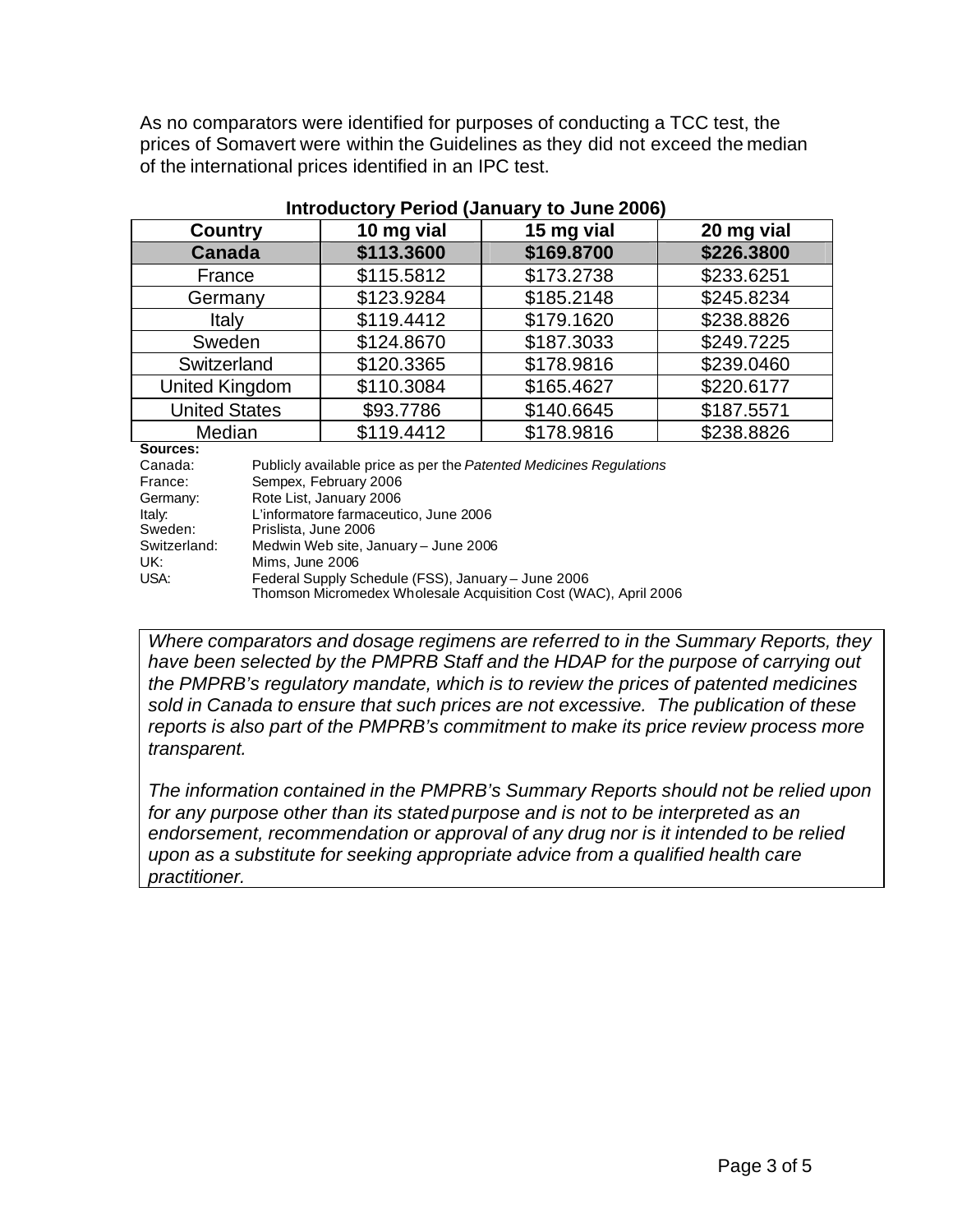## References – Somavert

- 1. Barkan AL et al. Glucose homeostatis and safety in patients with acromegaly converted form long-acting octreotide to pegvisomant. J Clin Endocrinol Metab 2005:90:5684-5691.
- 2. Besser GM et al. Predictors and rates of treatment-resistant tumor growth in acromegaly. Eur J Endocrinol 2005;153:187-193.
- 3. Cook DM et al. American Association of Clinical Endocrinologists medical guidelines for the clinical practice for the diagnosis and treatment of acromegaly. Endocrin Pract 2004;10:213-25.
- 4. Drake WM et al. Insulin sensitivity and glucose tolerance improve in patients with acromegaly converted from depot octreotide to pegvisomant. Eur J Endocrinol 2003;149:521-527.
- 5. Drake WM et al. Successful treatment of resistant acromegaly with a growth hormone receptor antagonist. Eur J Endocrinol 2001;145:451-456.
- 6. Feenstra J et al. Combined therapy with somatostatin analogues and weekly pegvisomant in active acromegaly. Lancet 2005;365:1644-1646.
- 7. Holdaway IM et al. Factors influencing mortality in acromegaly. J Clin Endocrinol Metab 2004;89:667-674.
- 8. Ikuyama S et al. Plasma growth hormone responses to somatostatin (SRIH) and SRIH receptors in pituitary adenomas in acromegalic patients. J Clin Endocrinol Metab 1986;62:729-733.
- 9. Lancranjan I et al. Results of a European multicentre study with Sandostatin LAR in acromegalic patients. Pituitary 1999;1:105-114.
- 10. Melmed S et al. Consensus: Guidelines for acromegaly management. J Clin Endocrinol Metab 2002;87:4054-4058.
- 11. Newman CB. Medical therapy for acromegaly. Endocrin Metab Clinics of North America. 1999;28:171-190.
- 12. Panetta R, Patel Y. Expression of mRNA for all five human somatostatin receptors (hSSTR1-5) in pituitary tumors. Life Sciences 1995;56 (5):333-342.